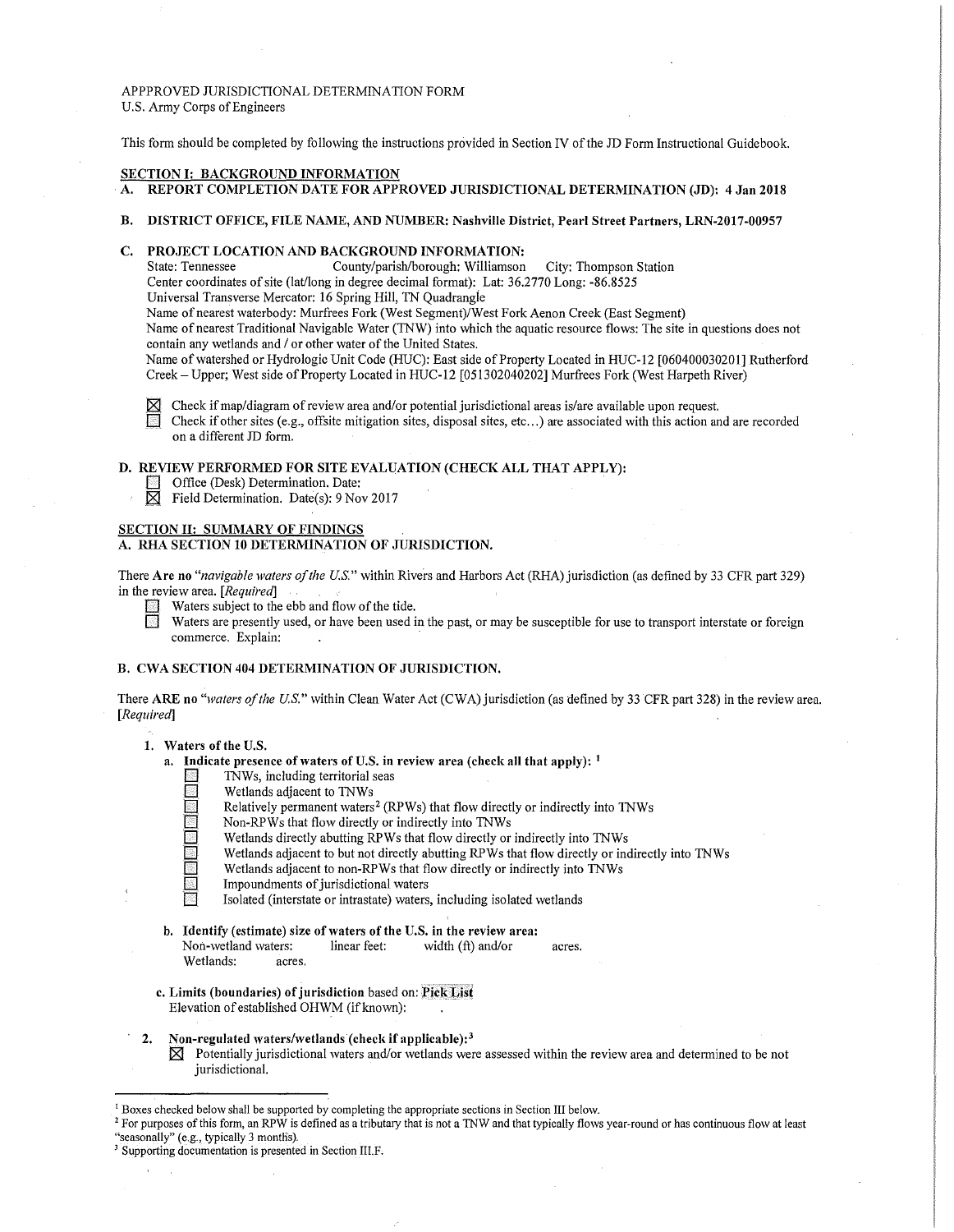Explain: Seven linear features and three ponds were assessed on this property divided by the Tennessee Valley Divide. The linear features have no hydrologic connection to any other waters onsite or off site. They are not tributaries; and, therefore are non-jurisdictional. All ponds were constructed upland for livestock watering; therefore, they are non-jurisdictional.

# SECTION III: CWA ANALYSIS

## A. TNWs AND WETLANDS ADJACENT TO TNWs

The agencies will assert jurisdiction over TNWs and wetlands adjacent to TNWs. If the aquatic resource is a TNW, complete Section III.A.1 and Section III.D.1. only; if the aquatic resource is a wetland adjacent to a TNW, complete Sections III.A.1 and 2 and Section III.D.1.; otherwise, see Section III.B below.

1. TNW

Identify 1NW:

Summarize rationale supporting determination:

2. Wetland adjacent to TNW

Summarize rationale supporting conclusion that wetland is "adjacent":

## B. CHARACTERISTICS OF TRIBUTARY (THAT IS NOT A TNW) AND ITS ADJACENT WETLANDS (IF ANY):

This section summarizes information regarding characteristics of the tributary and its adjacent wetlands, if any, and it helps determine whether or not the standards for jurisdiction established under *Rapanos* have been met.

The agencies will assert jurisdiction over non-navigable tributaries ofTNWs where the tributaries are "relatively permanent waters" (RPWs), i.e. tributaries that typically flow year-round or have continuous flow at least seasonally (e.g., typically 3 months). A wetland that directly abuts an RPW is also jurisdictional. If the aquatic resource is not a TNW, but has year-round (perennial) flow, skip to Section 111.D.2. If the aquatic resource is a wetland directly abutting a tributary with perennial flow, skip to Section III.D.4.

A wetland that is adjacent to but that does not directly abut an RPW requires a significant nexus evaluation. Corps districts and EPA regions will include in the record any available information that documents the existence of a significant nexus between a relatively permanent tributary that is not perennial (and its adjacent wetlands if any) and a traditional navigable water, even though a significant nexus finding is not required as a matter of law.

If the waterbody<sup>4</sup> is not an RPW, or a wetland directly abutting an RPW, a JD will require additional data to determine if the waterbody has a significant nexus with a TNW. If the tributary has adjacent wetlands, the significant nexus evaluation must consider the tributary in combination with all of its adjacent wetlands. This significant nexus evaluation that combines, for analytical purposes, the tributary and all of its adjacent wetlands is used whether the review area identified in the JD request is the tributary, or its adjacent wetlands, or both. If the JD covers a tributary with adjacent wetlands, complete Section Ill.B.l for the tributary, Section Ill.B.2 for any onsite wetlands, and Section Ill.B.3 for all wetlands adjacent to that tributary, both onsite and offsite. The determination whether a significant nexus exists is determined in Section III.C below.

1. Characteristics of non-TNWs that flow directly or indirectly into TNW

(i) General Area Conditions:

| Watershed size:             | <b>Pick List</b> |  |
|-----------------------------|------------------|--|
| Pick List<br>Drainage area: |                  |  |
| Average annual rainfall:    | inches           |  |
| Average annual snowfall:    | inches           |  |

## (ii) Physical Characteristics:

(a) Relationship with 1NW:  $\Box$  Tributary flows directly into TNW.  $\Box$  Tributary flows through Pick List tributaries before entering TNW.

Project waters are Pick List river miles from TNW. Project waters are Pick List river miles from RPW. Project waters are Pick List aerial (straight) miles from TNW. Project waters are Pick List aerial (straight) miles from RPW. Project waters cross or serve as state boundaries. Explain:

<sup>&</sup>lt;sup>4</sup> Note that the Instructional Guidebook contains additional information regarding swales, ditches, washes, and erosional features generally and in the arid West.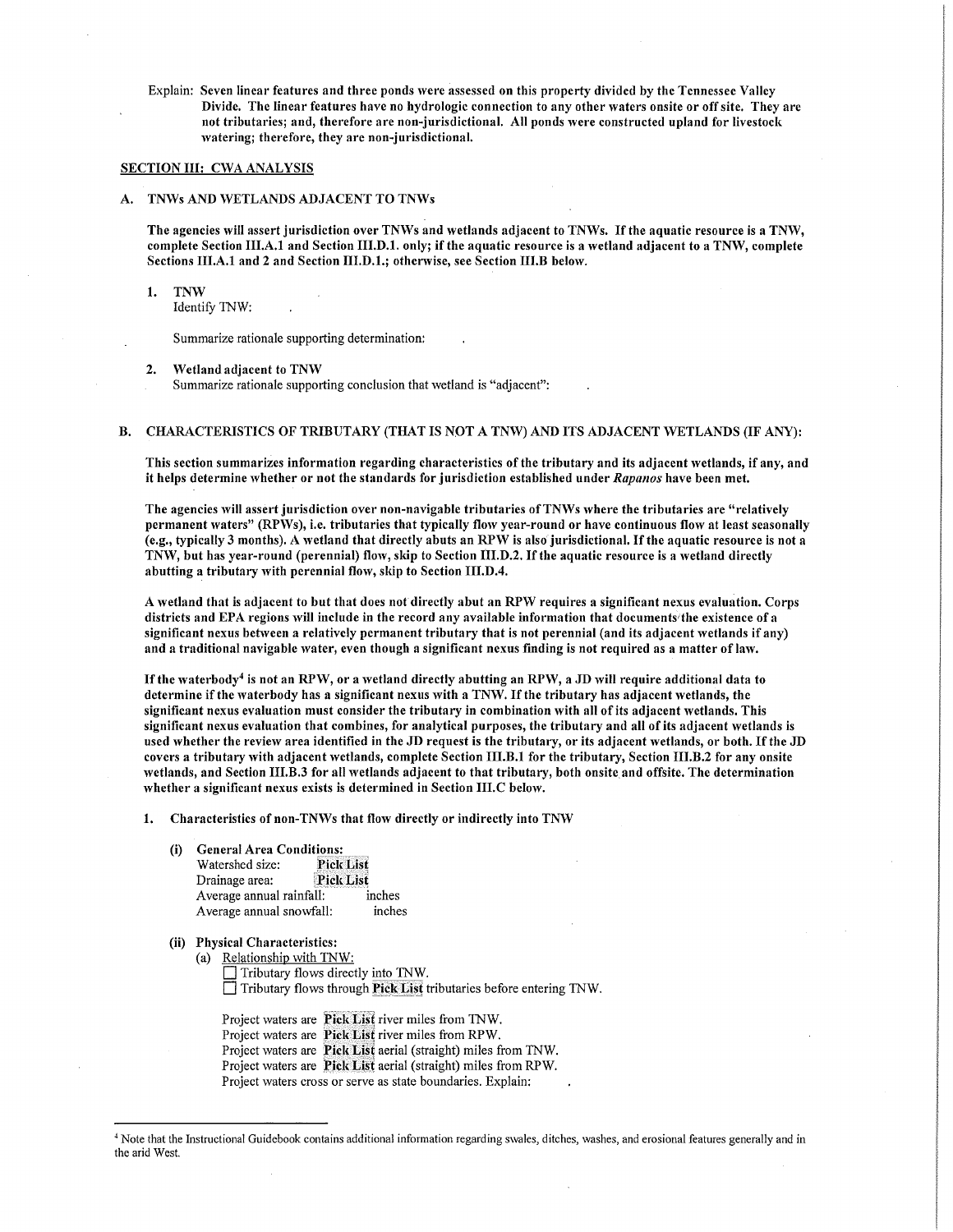| Identify flow route to TNW <sup>5</sup> :<br>Tributary stream order, if known:                                                                                                                                                                                                                                                                                                                                                                                                                                                                                                          |
|-----------------------------------------------------------------------------------------------------------------------------------------------------------------------------------------------------------------------------------------------------------------------------------------------------------------------------------------------------------------------------------------------------------------------------------------------------------------------------------------------------------------------------------------------------------------------------------------|
| (b) General Tributary Characteristics (check all that apply):<br>Tributary is:<br>Natural<br>Artificial (man-made). Explain:<br>Manipulated (man-altered). Explain:                                                                                                                                                                                                                                                                                                                                                                                                                     |
| Tributary properties with respect to top of bank (estimate):<br>Average width:<br>feet<br>Average depth:<br>feet<br>Average side slopes: Pick List.                                                                                                                                                                                                                                                                                                                                                                                                                                     |
| Primary tributary substrate composition (check all that apply):<br>Silts<br>Sands<br>Concrete<br>Cobbles<br>Gravel<br>Muck<br>Bedrock<br>Vegetation. Type/% cover:<br>Other. Explain:                                                                                                                                                                                                                                                                                                                                                                                                   |
| Tributary condition/stability [e.g., highly eroding, sloughing banks]. Explain:<br>Presence of run/riffle/pool complexes. Explain:<br>Tributary geometry: Pick List<br>Tributary gradient (approximate average slope):<br>%                                                                                                                                                                                                                                                                                                                                                             |
| $(c)$ Flow:<br>Tributary provides for: Pick List<br>Estimate average number of flow events in review area/year: Pick List<br>Describe flow regime:<br>Other information on duration and volume:                                                                                                                                                                                                                                                                                                                                                                                         |
| Surface flow is: Pick List. Characteristics:                                                                                                                                                                                                                                                                                                                                                                                                                                                                                                                                            |
| Subsurface flow: Pick List. Explain findings:<br>$\Box$ Dye (or other) test performed:                                                                                                                                                                                                                                                                                                                                                                                                                                                                                                  |
| Tributary has (check all that apply):                                                                                                                                                                                                                                                                                                                                                                                                                                                                                                                                                   |
| Bed and banks<br>OHWM <sup>6</sup> (check all indicators that apply):<br>clear, natural line impressed on the bank<br>the presence of litter and debris<br>changes in the character of soil<br>destruction of terrestrial vegetation<br>shelving<br>the presence of wrack line<br>vegetation matted down, bent, or absent<br>sediment sorting<br>leaf litter disturbed or washed away<br>scour<br>multiple observed or predicted flow events<br>sediment deposition<br>water staining<br>abrupt change in plant community<br>other (list):<br>Discontinuous OHWM. <sup>7</sup> Explain: |
| If factors other than the OHWM were used to determine lateral extent of CWA jurisdiction (check all that apply):<br><b>High Tide Line indicated by:</b><br>Mean High Water Mark indicated by:<br>oil or scum line along shore objects<br>survey to available datum;<br>fine shell or debris deposits (foreshore)<br>physical markings;<br>physical markings/characteristics<br>vegetation lines/changes in vegetation types.<br>tidal gauges<br>other (list):                                                                                                                           |

<sup>5</sup> Flow route can be described by identifying, e.g., tributary a, which flows through the review area, to flow into tributary b, which then flows into TNW.

6 A natural or man-made discontinuity in the OHWM does not necessarily sever jurisdiction (e.g., where the stream temporarily flows underground, or where the OHWM has been removed by development or agricultural practices). Where there is a break in the OHWM that is unrelated to the waterbody's flow regime (e.g., flow over a rock outcrop or through a culvert), the agencies will look for indicators of flow above and below the break. 7Ibid.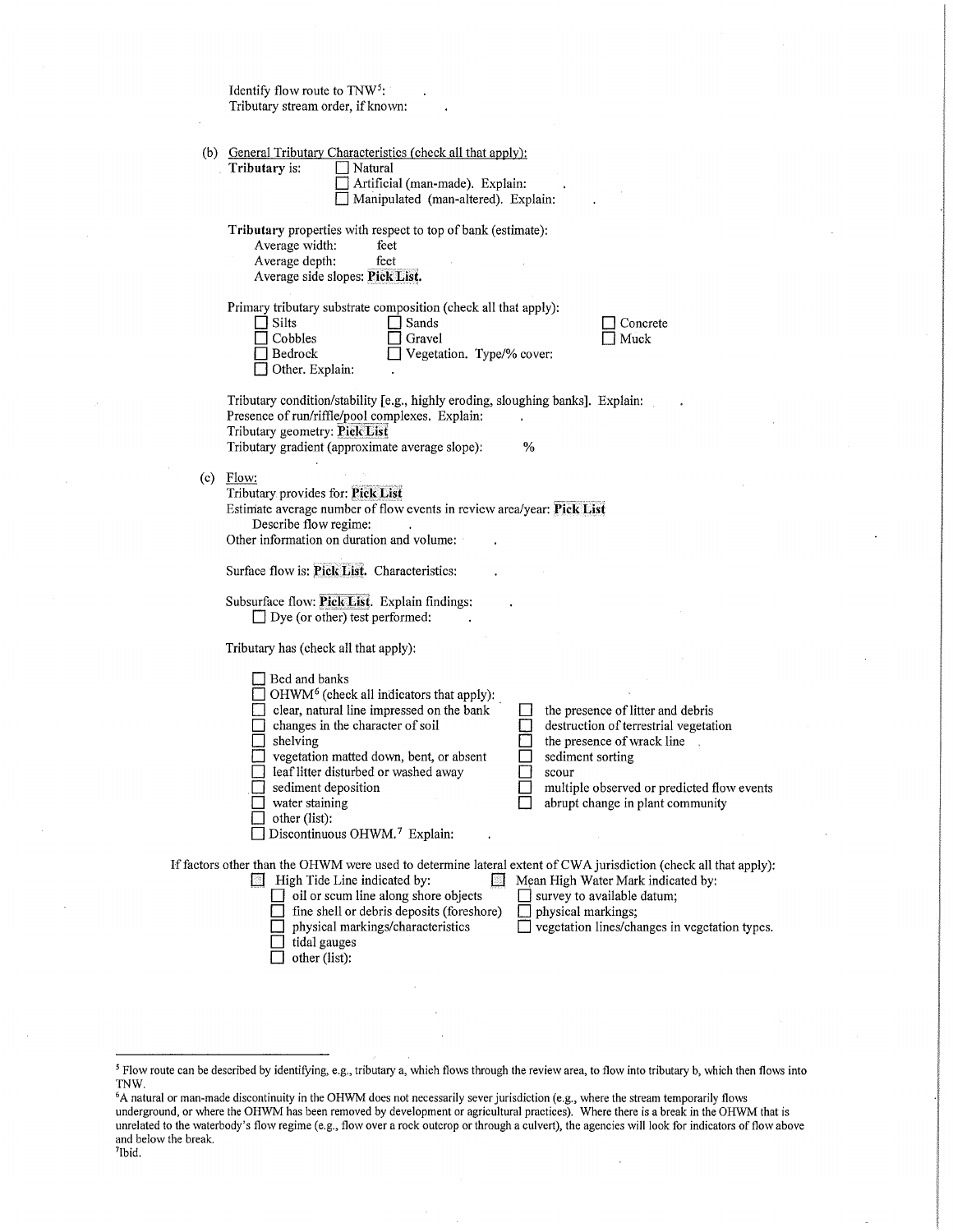#### **(iii) Chemical Characteristics:**

Characterize tributary (e.g., water color is clear, discolored, oily film; water quality; general watershed characteristics, etc.). Explain: Identify specific pollutants, if known:

#### **(iv) Biological Characteristics. Channel supports (check all that apply):**

- $\Box$  Riparian corridor. Characteristics (type, average width):
	- Wetland fringe. Characteristics:
- Habitat for:
	- 0 Federally Listed species. Explain findings:
	- 0 Fish/spawn areas. Explain findings: .
	- D Other environmentally-sensitive species. Explain findings:
	- D Aquatic/wildlife diversity. Explain findings:

## **2. Characteristics of wetlands adjacent to non-TNW that flow directly or indirectly into TNW**

#### **(i) Physical Characteristics:**

- (a) General Wetland Characteristics:
	- Properties:

Wetland size: acres

Wetland type. Explain:

Wetland quality. Explain:

Project wetlands cross or serve as state boundaries. Explain:

(b) General Flow Relationship with Non-TNW: Flow is: Pick List. Explain:

Surface flow is: Pick List Characteristics:

Subsurface flow: Pick List. Explain findings:  $\Box$  Dye (or other) test performed:

(c) Wetland Adjacency Determination with Non-TNW:

 $\Box$  Directly abutting

 $\Box$  Not directly abutting

**Discrete wetland hydrologic connection. Explain:** 

- $\Box$  Ecological connection. Explain:
- $\Box$  Separated by berm/barrier. Explain:

(d) Proximitv (Relationship) to TNW

Project wetlands are **Piel< Lis(** river miles from TNW.

Project waters are **Pick List** aerial (straight) miles from TNW.

Flow is from: Pick List.

Estimate approximate location of wetland as within the Pick List floodplain.

## **(ii) Chemical Characteristics:**

Characterize wetland system (e.g., water color is clear, brown, oil film on surface; water quality; general watershed characteristics; etc.). Explain: Identify specific pollutants, if known:

#### **(iii) Biological Characteristics. Wetland supports (check all that apply):**

- **0** Riparian buffer. Characteristics (fype, average width):
- Vegetation type/percent cover. Explain:<br>
Habitat for:

Habitat for:

- **0** Federally Listed species. Explain findings:
- $\Box$  Fish/spawn areas. Explain findings:

**D** Other environmentally-sensitive species. Explain findings:

0 Aquatic/wildlife diversity. Explain findings:

## **3. Characteristics of all wetlands adjacent to the tributary (if any)**

All wetland(s) being considered in the cumulative analysis: **Pick List** 

Approximately ( ) acres in total are being considered in the cumulative analysis. For each wetland, specify the following:

Directly abuts? (Y/N) Size (in acres) Directly abuts? (Y/N)

Size (in acres)

Summarize overall biological, chemical and physical functions being performed: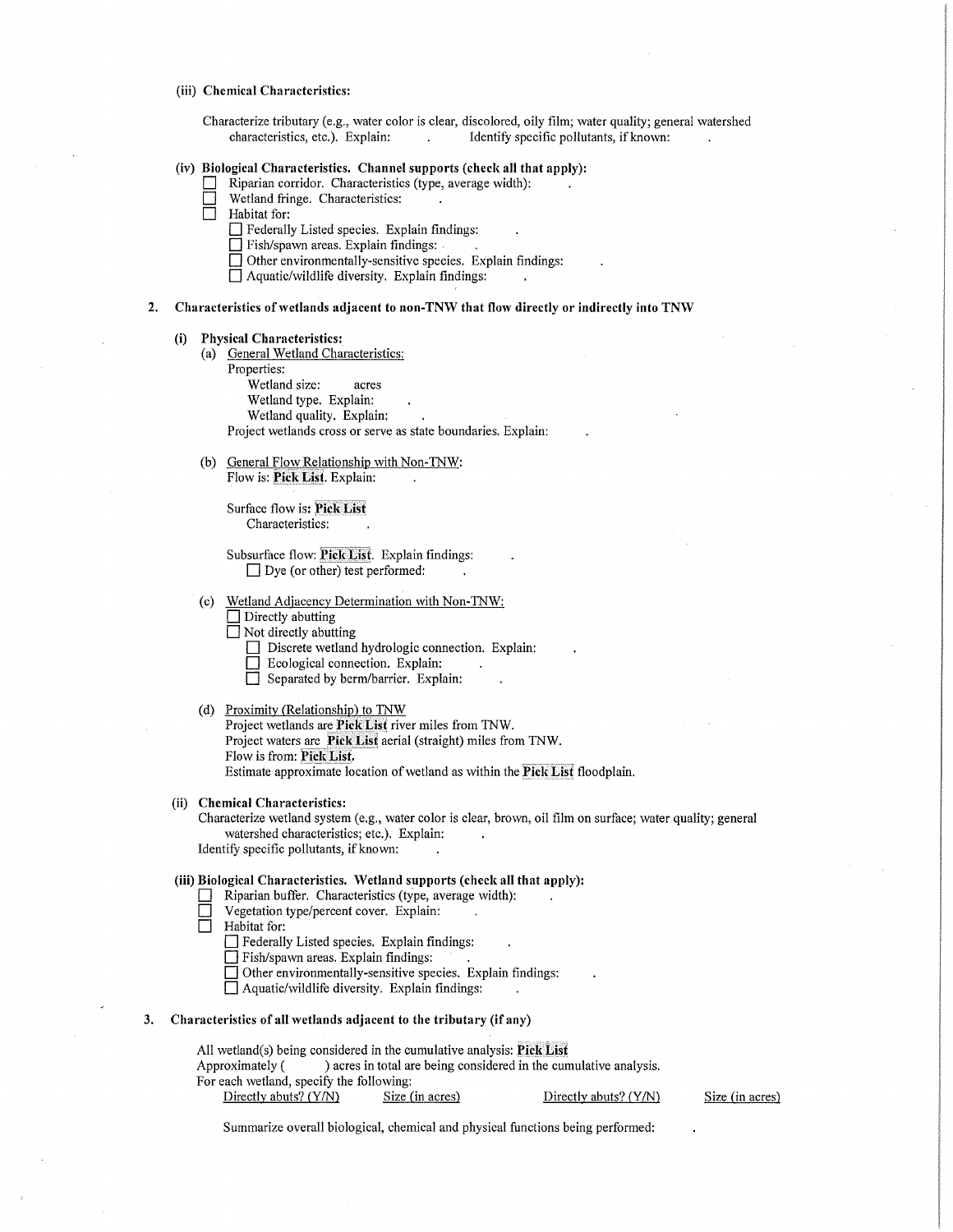#### C. SIGNIFICANT NEXUS DETERMINATION

A significant nexus analysis will assess the flow characteristics and functions of the tributary itself and the functions performed by any wetlands adjacent to the tributary to determine if they significantly affect the chemical, physical, and biological integrity of a TNW. For each of the following situations, a significant nexus exists if the tributary, in combination with all of its adjacent wetlands, has more than a speculative or insubstantial effect on the chemical, physical and/or biological integrity of a TNW. Considerations when evaluating significant nexus include, but are not limited to the volume, duration, and frequency of the flow of water in the tributary and its proximity to a TMV, and the functions performed by the tributary and all its adjacent wetlands. It is not appropriate to determine significant nexus based solely on any specific threshold of distance (e.g. between a tributary and its adjacent wetland or between a tributary and the TNW). Similarly, the fact an adjacent wetland lies within or outside of a floodplain is not solely determinative of significant nexus.

#### Draw connections between the features documented and the effects on the TNW, as identified in the Rapanos Guidance and discussed in the Instructional Guidebook. Factors to consider include, for example:

- Does the tributary, in combination with its adjacent wetlands (if any), have the capacity to carry pollutants or flood waters to TNWs, or to reduce the amount of pollutants or flood waters reaching a TNW?
- Does the tributary, in combination with its adjacent wetlands (if any), provide habitat and lifecycle support functions for fish and other species, such as feeding, nesting, spawning, or rearing young for species that are present in the TNW?
- Does the tributary, in combination with its adjacent wetlands (if any), have the capacity to transfer nutrients and organic carbon that support downstream foodwebs?
- Does the tributary, in combination with its adjacent wetlands (if any), have other relationships to the physical, chemical, or biological integrity of the TNW?

## Note: the above list of considerations is not inclusive and other functions observed or known to occur should be documented below:

- 1. Significant nexus findings for non-RPW that has no adjacent wetlands and flows directly or indirectly into TMVs. Explain findings of presence or absence of significant nexus below, based on the tributary itself, then go to Section III.D:
- 2. Significant nexus findings for non-RPW and its adjacent wetlands, where the non-RPW flows directly or indirectly into TMVs. Explain findings of presence or absence of significant nexus below, based on the tributary in combination with all of its adjacent wetlands, then go to Section III.D:
- 3. Significant nexus findings for wetlands adjacent to an RPW but that do not directly abut the RPW. Explain findings of presence or absence of significant nexus below, based on the tributary in combination with all of its adjacent wetlands, then go to Section III.D:

## D. DETERMINATIONS OF JURISDICTIONAL FINDINGS. THE SUBJECT WATERS/WETLANDS ARE (CHECK ALL THAT APPLY):

1. TMVs and Adjacent Wetlands. Check all that apply and provide size estimates in review area:  $\Box$  TNWs: linear feet width (ft), Or, acres. **E** Wetlands adjacent to TNWs: acres.

#### 2. RPWs that flow directly or indirectly into TNWs.

- 0 Tributaries ofTNWs where tributaries typically flow year-round are jurisdictional. Provide data and rationale indicating that tributary is perennial:
- Tributaries of TNW where tributaries have continuous flow "seasonally" (e.g., typically three months each year) are jurisdictional. Data supporting this conclusion is provided at Section III.B. Provide rationale indicating that tributary flows seasonally:

Provide estimates for jurisdictional waters in the review area (check all that apply):<br>
Tributary waters: linear feet width (ft).<br>
Other non-wetland waters: acres.

Tributary waters: linear feet width (ft).

Other non-wetland waters: acres.

Identify type(s) of waters:

#### 3. Non-RPWs<sup>8</sup> that flow directly or indirectly into TNWs.

**EXECUTE Waterbody that is not a TNW or an RPW, but flows directly or indirectly into a TNW, and it has a significant** . .. nexus with a TNW is jurisdictional. Data supporting this conclusion is provided at Section III.C.

Provide estimates for jurisdictional waters within the review area (check all that apply):

Tributary waters: linear feet width (ft).

Other non-wetland waters: acres. Identify type(s) of waters:

8 See Footnote# 3.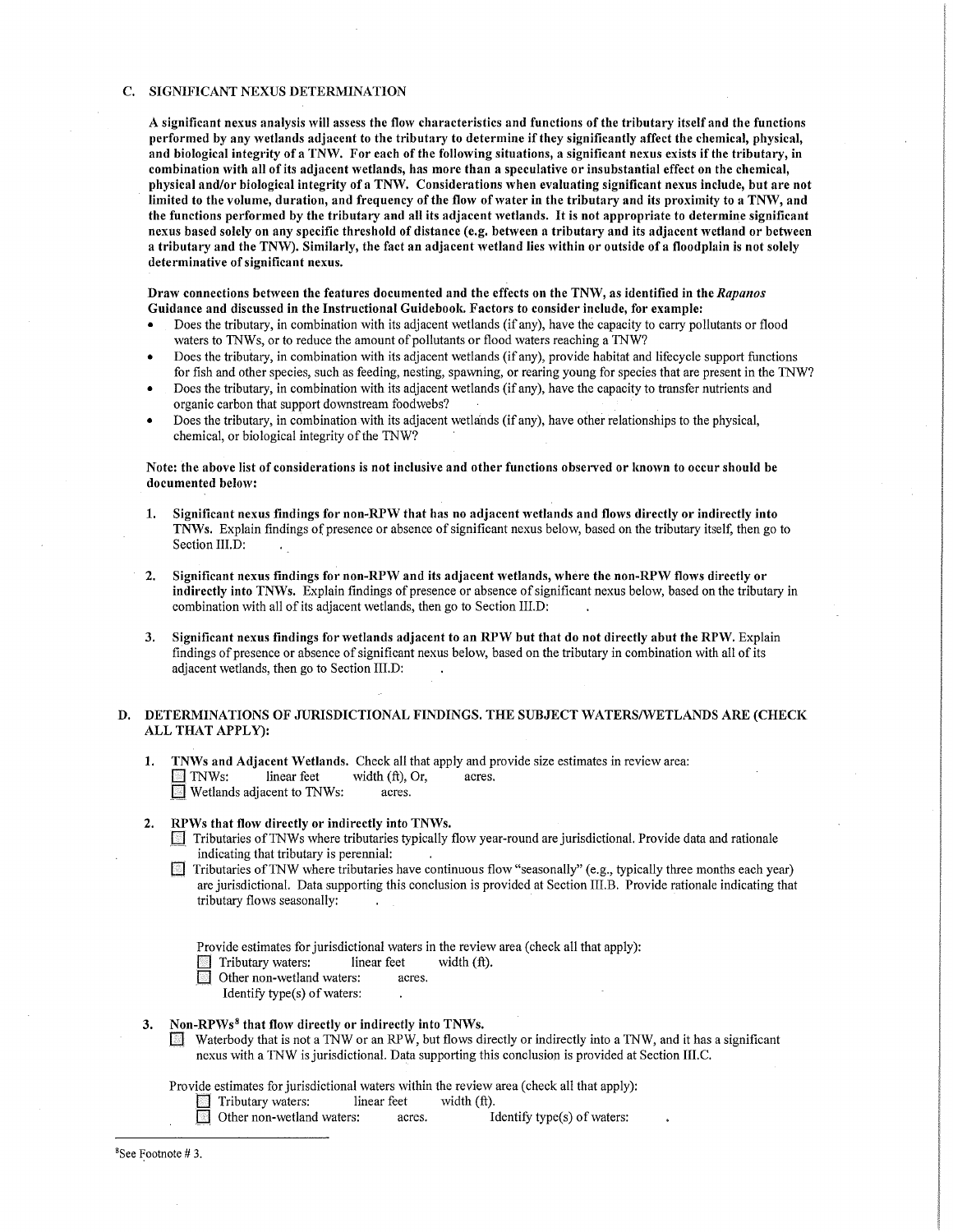- Wetlands directly abutting an RPW that flow directly or indirectly into TNWs.
	- 0 Wetlands directly abut RPW and thus are jurisdictional as adjacent wetlands.
		- 0 Wetlands directly abutting an RPW where tributaries typically flow year-round. Provide data and rationale . indicating that tributary is perennial in Section III.D.2, above. Provide rationale indicating that wetland is directly abutting an RPW:
		- 0 Wetlands directly abutting an RPW where tributaries typically flow "seasonally." Provide data indicating that tributary is seasonal in Section III.B and rationale in Section III.D.2, above. Provide rationale indicating that wetland is directly abutting an RPW:

Provide acreage estimates for jurisdictional wetlands in the review area: acres.

- Wetlands adjacent to but not directly abutting an RPW that flow directly or indirectly into TNWs.
	- Wetlands that do not directly abut an RPW, but when considered in combination with the tributary to which they are adjacent and with similarly situated adjacent wetlands, have a significant nexus with a TNW are jurisidictional. Data supporting this conclusion is provided at Section III.C.

Provide acreage estimates for jurisdictional wetlands in the review area: acres.

- 6. Wetlands adjacent to non-RPWs that flow directly or indirectly into TNWs.<br> $\Box$  Wetlands adjacent to such waters, and have when considered in combination
	- Wetlands adjacent to such waters, and have when considered in combination with the tributary to which they are adjacent and with similarly situated adjacent wetlands, have a significant nexus with a 1NW are jurisdictional. Data supporting this conclusion is provided at Section III.C.

Provide estimates for jurisdictional wetlands in the review area: acres.

- 7. Impoundments of jurisdictional waters. <sup>9</sup>
	- As a general rule, the impoundment of a jurisdictional tributary remains jurisdictional.
	- **EXECUTE:** Demonstrate that impoundment was created from "waters of the U.S.," or Demonstrate that water meets the criteria for one of the categories presented
	- Demonstrate that water meets the criteria for one of the categories presented above (1-6), or
	- Demonstrate that water is isolated with a nexus to commerce (see E below).
- E. ISOLATED [INTERSTATE OR INTRA-STATE] WATERS, INCLUDING ISOLATED WETLANDS, THE USE, DEGRADATION OR DESTRUCTION OF WHICH COULD AFFECT INTERSTATE COMMERCE, INCLUDING ANY SUCH WATERS (CHECK ALL THAT APPLY): <sup>10</sup>
	- 0 which are or could be used by interstate or foreign travelers for recreational or other purposes.

0 from which fish or shellfish are or could be taken and sold in interstate or foreign commerce.

- which are or could be used for industrial purposes by industries in interstate commerce.
- Interstate isolated waters. Explain:
- Other factors. Explain:

#### Identify water body and summarize rationale supporting determination:

Provide estimates for jurisdictional waters in the review area (check all that apply):

- Tributary waters: linear feet width (ft).
- Other non-wetland waters: acres.
- Identify type(s) of waters:
- **I** Wetlands: acres.

F. NON-JURISDICTIONAL WATERS, INCLUDING WETLANDS (CHECK ALL THAT APPLY):

- $\boxtimes$  If potential wetlands were assessed within the review area, these areas did not meet the criteria in the 1987 Corps of Engineers Wetland Delineation Manual and/or appropriate Regional Supplements.
- D Review area included isolated waters with no substantial nexus to interstate (or foreign) commerce.
	- **Drior to the Jan 2001 Supreme Court decision in "SWANCC," the review area would have been regulated based** solely on the "Migratory Bird Rule" (MBR).
- Waters do not meet the "Significant Nexus" standard, where such a finding is required for jurisdiction. Explain:<br>
Other: (explain, if not covered above): Isolated Drainage features 1-7, no outlet.
- Other: (explain, if not covered above): Isolated Drainage features 1-7, no outlet.

<sup>&</sup>lt;sup>9</sup> To complete the analysis refer to the key in Section III.D.6 of the Instructional Guidebook.<br><sup>10</sup> Prior to asserting or declining CWA jurisdiction based solely on this category, Corps Districts will elevate the action HQ for review consistent with the process described in the Corps/EPA Memorandum Regarding CWA Act Jurisdiction Following *R11p1111os.*